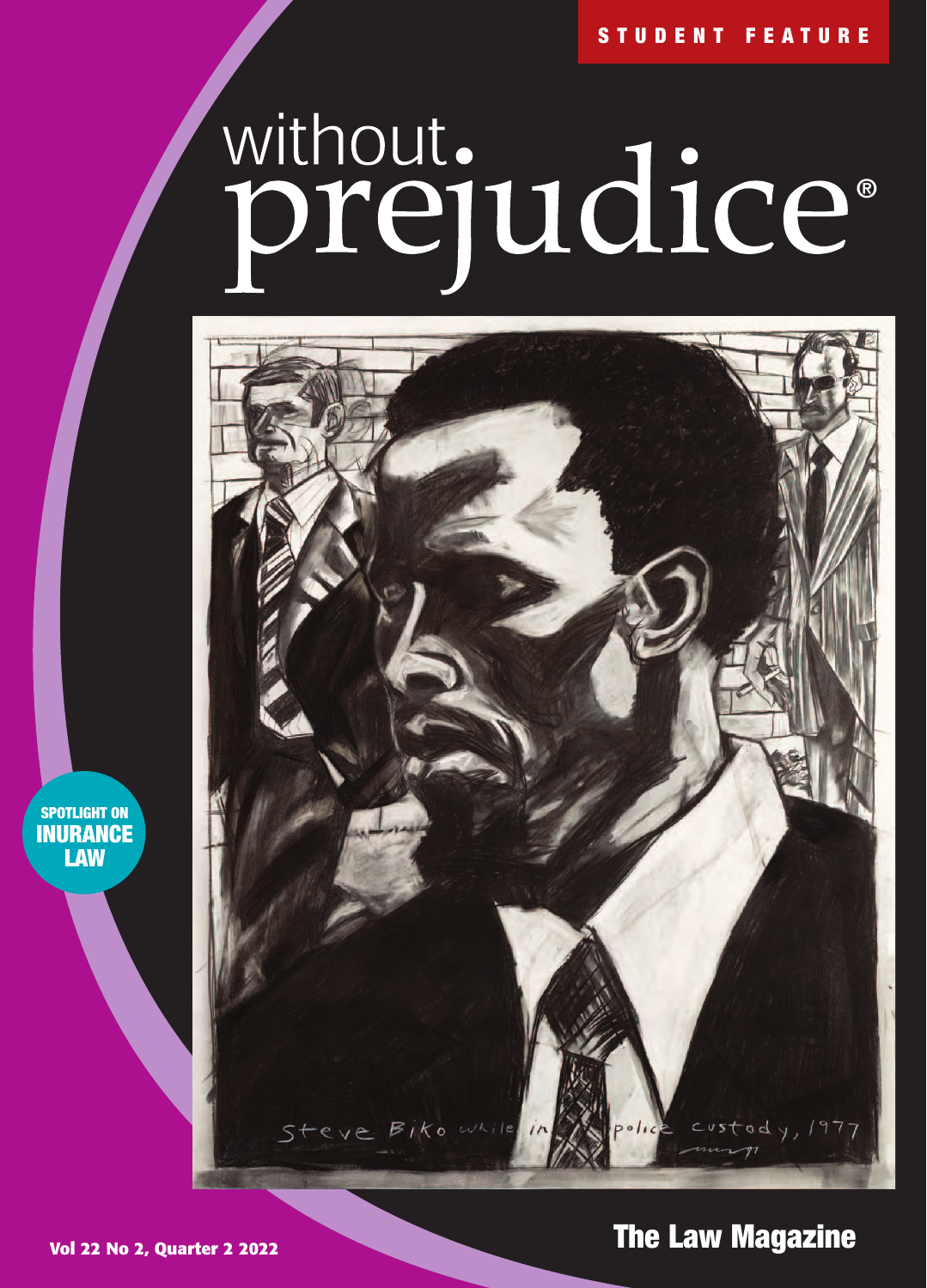# Cover<br>29 |

- **Constitutional Court Art** Collection/Cover **Steve Biko while in police custody** THE CONSTITUTIONAL COURT TRUST
- 30 | A win for Comair **Comair Ltd (Comair) against Kulula Holdings (Pty) Ltd – 31 March 2022**  KOKETSO MOLOPE – BEECH VELTMAN
- $31$  | Top 5 IP challenges faced by new businesses **The dangers of failing to recognise the importance of IP**  DINA BIAGIO – SPOOR & FISHER

The Law<br>**32** | Fic Fiduciary-related court case summaries *Smit v Master of the High Court, Western Cape and Others [2022] ZAWCHC 56 and MFC (A Division of Nedbank Limited) v Mkhwanazi and Others* **[2022] ZAGPJHC 203** 

> LOUIS VAN VUREN - FIDUCIARY INSTITUTE OF SOUTHERN AFRICA (FISA)

### **International**

- 34 | Tales from the US of A **Legal happenings in the US**  PATRICK BRACHER – NORTON ROSE FULBRIGHT (SOUTH AFRICA)
- 36 | The World **Global Vignettes**  MYRLE VANDERSTRAETEN

**National news**

38 | Legal firm news

### **Opinion**

 $42<sub>1</sub>$  Why the South African government should react more strongly to Russia's invasion of Ukraine **An unconstitutional stance – we expect**

**more from our leaders** 

BOUWER VAN NIEKERK – SMIT SEWGOOLAM

### **POPIA-Constitutional Law**

 $43$  | Social media: when can the right to freedom of expression be limited by the right to privacy? *Smuts and Another vs Botha* **(887/2020) [2022] ZASCA 3 (10 January 2022)**  NICOLE DEMBITZER - MACROBERT

# **Property Law**<br>**45 I** Sheriff'

Sheriff's auctions: Bargain or blunder? **Buyers beware – there are hidden dangers**  NICHOLAS DE DECKER – LAWTONS AFRICA

**Tax** Rescinding tax judgments - the obstacles and limitations *Barnard Labuschagne Incorporated v South African Revenue Service and Another* **(CCT 60/21) [2022] ZACC 8 (11 March 2022)** 

GRAEME PALMER - GARLICKE & BOUSFIELD

# **Spotlight on Insurance Law**

- 48 | The snail in a bottle **Product liability insurance**  MARIA PHILIPPIDES AND HAYLEY WARRING – WEBBER WENTZEL
- $51$  | 2021 insurance judgments **A mixed bag of results for insurers**  DONALD DINNIE – NORTON ROSE FULBRIGHT (SOUTH AFRICA)
- $51$  | A practical rundown of why terms and conditions in insurance policies matter. **Understanding policies is essential**  JEAN-PAUL RUDD – ADAMS & ADAMS
- 52 | The 'i' word **A safeguard**  FAIZ NACERODIEN – PG (SOUTH AFRICA)

## **Appointments Services Courses**

54 | Exciting career opportunities

**Top Student Feature** Top Students of 2021

Cover: Artwork: Artwork: Amos Miller, *Steve Biko while in police custody, 1977,* 1997, charcoal on paper, 1500 x 1220 mm. Donated to the Constitutional Court Art Collection (CCAC) by the artist in 2021. Courtesy of the Constitutional Court Trust. For more information, visit ccac.concourttrust.org.za or follow @concourt\_art on Instagram and Twitter.

Photograph by Thys Dullaart © Constitutional Court Trust.